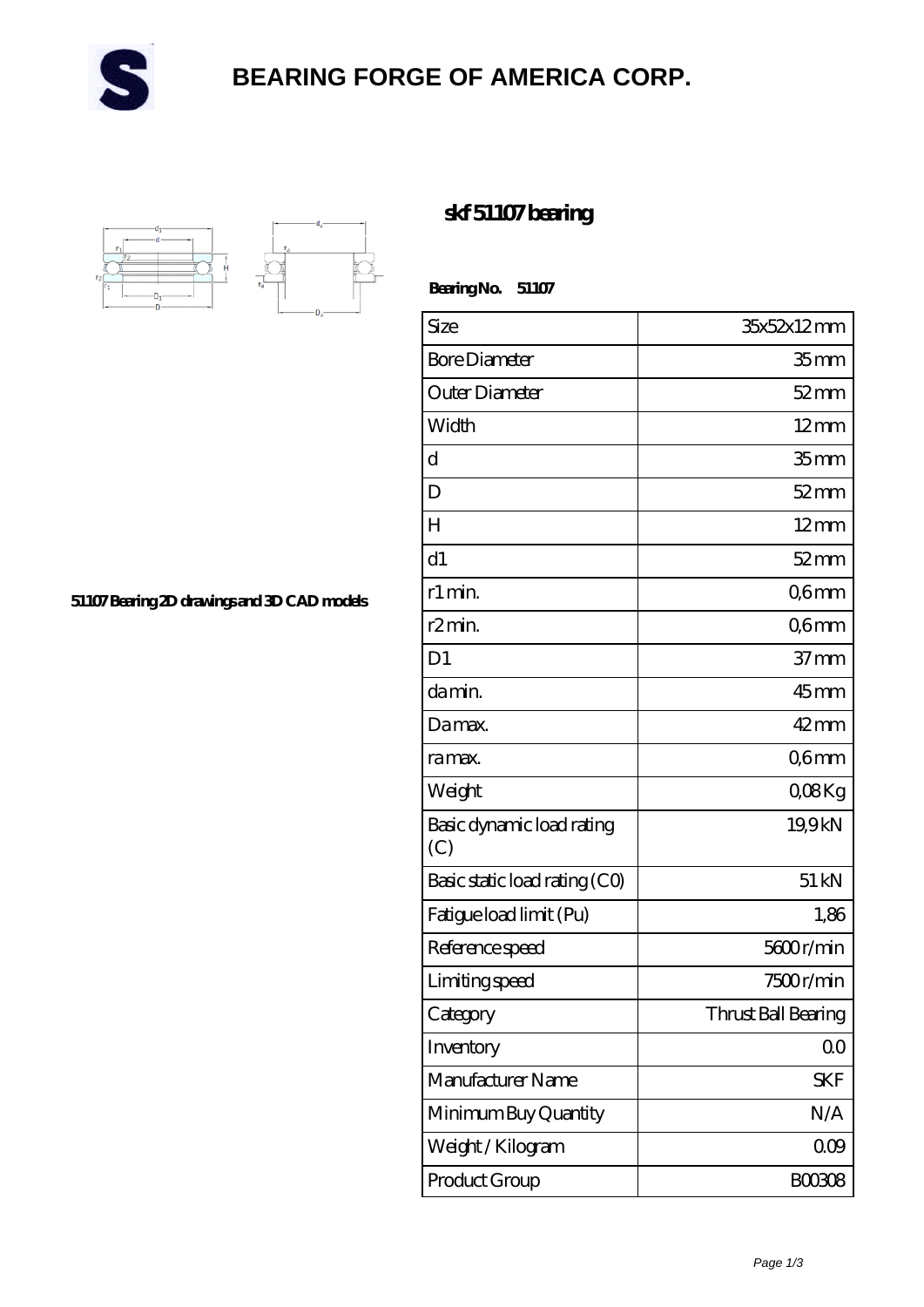

## **[BEARING FORGE OF AMERICA CORP.](https://m.danwei.tv)**

| Rolling Element                        | <b>Ball Bearing</b>                                                                                                                                         |
|----------------------------------------|-------------------------------------------------------------------------------------------------------------------------------------------------------------|
| Thrust Bearing                         | Yes                                                                                                                                                         |
| Single or Double Direction             | Single Direction                                                                                                                                            |
| <b>Banded</b>                          | No                                                                                                                                                          |
| Cage Material                          | Steel                                                                                                                                                       |
| Precision Class                        | ABEC 1   ISO PO                                                                                                                                             |
| Component Description                  | Roller Assembly Plus<br>Raceways                                                                                                                            |
| <b>Other Features</b>                  | Single Row                                                                                                                                                  |
| Long Description                       | 35MM Bore 1; 37MM Bore<br>2, 52MM Outside Diameter;<br>12MM Height; Ball Bearing;<br>Single Direction; Not<br>Banded; Steel Cage; ABEC 1<br>ISO POPrecision |
| Inch - Metric                          | Metric                                                                                                                                                      |
| Category                               | Thrust Ball Bearings                                                                                                                                        |
| <b>UNSPSC</b>                          | 31171507                                                                                                                                                    |
| Harmonized Tariff Code                 | 8482105008                                                                                                                                                  |
| Noun                                   | Bearing                                                                                                                                                     |
| Keyword String                         | <b>Ball Thrust</b>                                                                                                                                          |
| Manufacturer URL                       | http://www.skf.com                                                                                                                                          |
| Manufacturer Item Number               | 51107                                                                                                                                                       |
| Weight/LBS                             | Q198                                                                                                                                                        |
| Bore 2                                 | 1.457 Inch   37 Millimeter                                                                                                                                  |
| Outside Diameter                       | 2047 Inch   52 Millimeter                                                                                                                                   |
| Overall Height with<br>Aligning Washer | OInch   OMillimeter                                                                                                                                         |
| Bore 1                                 | 1.378 Inch   35 Millimeter                                                                                                                                  |
| Height                                 | 0472Inch   12Millimeter                                                                                                                                     |
| bore diameter:                         | 35 <sub>mm</sub>                                                                                                                                            |
| static load capacity.                  | 51 kN                                                                                                                                                       |
| outside diameter:                      | $52 \,\mathrm{mm}$                                                                                                                                          |
| dynamic load capacity:                 | 19.9kN                                                                                                                                                      |
|                                        |                                                                                                                                                             |